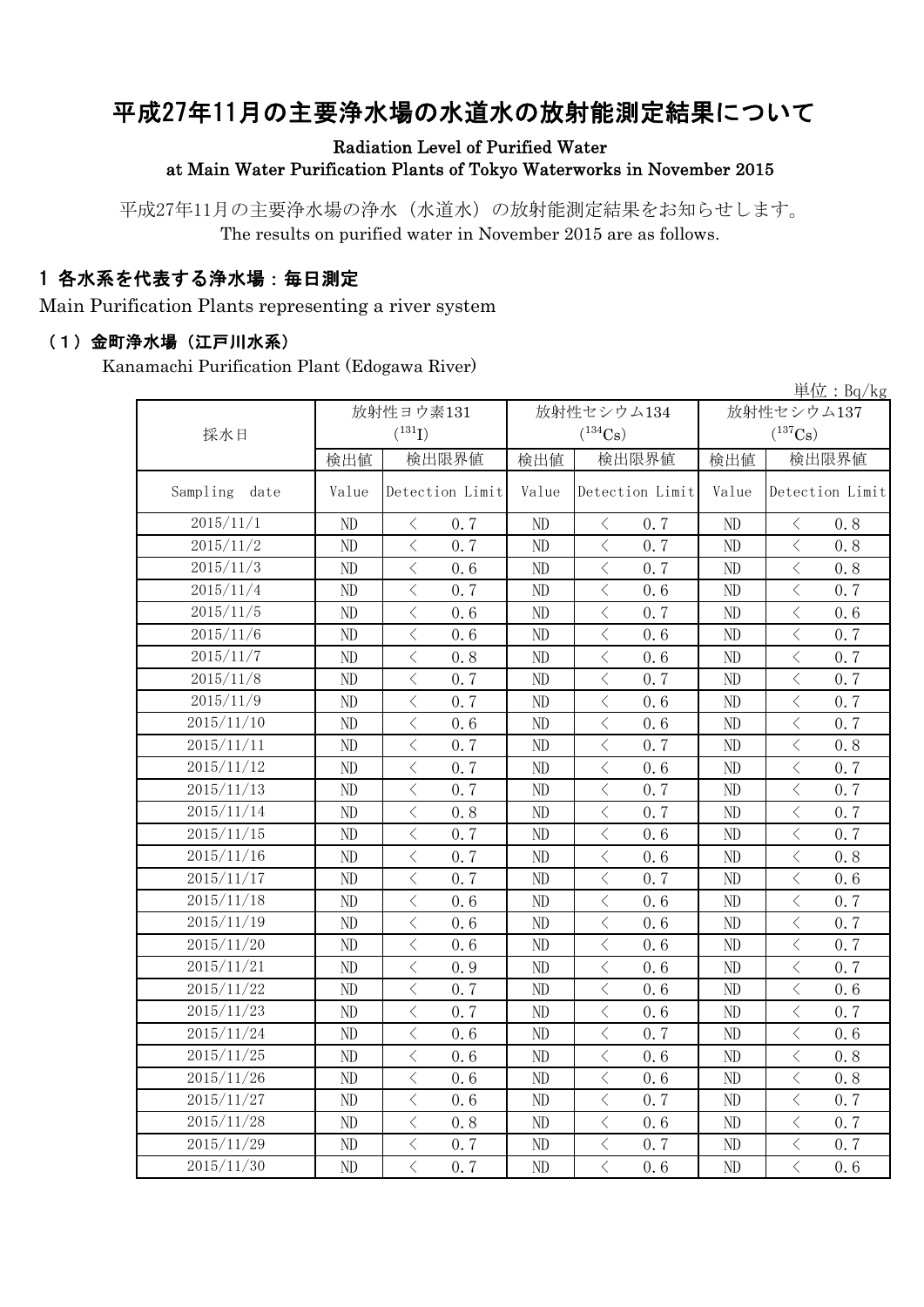### (2)朝霞浄水場 (荒川水系)

Asaka Purification Plant (Arakawa River)

単位:Bq/kg

| 採水日              |       | 放射性ヨウ素131<br>$(^{131}I)$                        |          | 放射性セシウム134<br>$(^{134}Cs)$                                                                                                                                           | 放射性セシウム137<br>$(^{137}Cs)$ |                                                 |  |
|------------------|-------|-------------------------------------------------|----------|----------------------------------------------------------------------------------------------------------------------------------------------------------------------|----------------------------|-------------------------------------------------|--|
|                  | 検出値   | 検出限界値                                           | 検出値      | 検出限界値                                                                                                                                                                | 検出値                        | 検出限界値                                           |  |
| Sampling<br>date | Value | Detection Limit                                 | Value    | Detection Limit                                                                                                                                                      | Value                      | Detection Limit                                 |  |
| 2015/11/1        | ND    | $\langle$<br>0.7                                | ND       | $\langle$<br>0.7                                                                                                                                                     | N <sub>D</sub>             | $\, \big\langle \,$<br>0.8                      |  |
| 2015/11/2        | ND    | $\,$ $\,$ $\,$<br>0.7                           | ND       | $\lt$<br>0.6                                                                                                                                                         | ND                         | $\langle$<br>0, 6                               |  |
| 2015/11/3        | ND    | $\langle$<br>0.7                                | ND       | $\lt$<br>0.7                                                                                                                                                         | ND                         | $\lt$<br>0.8                                    |  |
| 2015/11/4        | ND    | $\langle$<br>0.6                                | ND       | $\langle$<br>0.7                                                                                                                                                     | ND                         | $\langle$<br>0.7                                |  |
| 2015/11/5        | ND    | $\langle$<br>0.6                                | $\rm ND$ | $\lt$<br>0.6                                                                                                                                                         | N <sub>D</sub>             | $\langle$<br>0.7                                |  |
| 2015/11/6        | ND    | $\langle$<br>0.6                                | ND       | $\langle$<br>0.7                                                                                                                                                     | ND                         | $\langle$<br>0.6                                |  |
| 2015/11/7        | ND    | $\overline{\left\langle \right\rangle }$<br>0.9 | ND       | $\,$ $\,$ $\,$<br>0.7                                                                                                                                                | ND                         | $\langle$<br>0.7                                |  |
| 2015/11/8        | ND    | $\langle$<br>0.7                                | ND       | $\langle$<br>0.7                                                                                                                                                     | ND                         | $\overline{\left\langle \right\rangle }$<br>0.6 |  |
| 2015/11/9        | ND    | $\langle$<br>0.7                                | ND       | $\lt$<br>0.6                                                                                                                                                         | ND                         | $\langle$<br>0.9                                |  |
| 2015/11/10       | ND    | $\lt$<br>0.6                                    | ND       | $\lt$<br>0.6                                                                                                                                                         | ND                         | $\langle$<br>0.8                                |  |
| 2015/11/11       | ND    | $\langle$<br>0.6                                | $\rm ND$ | $\lt$<br>0.7                                                                                                                                                         | ND                         | $\langle$<br>0.6                                |  |
| 2015/11/12       | ND    | $\langle$<br>0.7                                | ND       | $\langle$<br>0.8                                                                                                                                                     | ND                         | $\langle$<br>0.8                                |  |
| 2015/11/13       | ND    | $\langle$<br>0.6                                | ND       | $\lt$<br>0.7                                                                                                                                                         | ND                         | $\lt$<br>0.7                                    |  |
| 2015/11/14       | ND    | $\langle$<br>0.7                                | ND       | $\overline{\left\langle \right\rangle }$<br>0.7                                                                                                                      | ND                         | $\langle$<br>0.6                                |  |
| 2015/11/15       | ND    | $\langle$<br>0.8                                | ND       | $\overline{\left\langle \right\rangle }$<br>0.7                                                                                                                      | ND                         | $\,$ $\,$ $\,$<br>0.6                           |  |
| 2015/11/16       | ND    | $\overline{\left\langle \right\rangle }$<br>0.6 | ND       | $\overline{\left\langle \right\rangle }$<br>0.7                                                                                                                      | ND                         | $\overline{\left\langle \right\rangle }$<br>0.7 |  |
| 2015/11/17       | ND    | $\lt$<br>0, 6                                   | ND       | $\langle$<br>0.7                                                                                                                                                     | ND                         | $\langle$<br>0.8                                |  |
| 2015/11/18       | ND    | $\lt$<br>0.7                                    | ND       | $\overline{\left\langle \right. }% ,\left\langle \overline{\left\langle \right. }% ,\left\langle \overline{\left\langle \right\rangle }\right\rangle \right.$<br>0.7 | ND                         | $\bigg\langle$<br>0.7                           |  |
| 2015/11/19       | ND    | $\,$ $\,$ $\,$<br>0.7                           | ND       | $\, <\,$<br>0.7                                                                                                                                                      | ND                         | $\, < \,$<br>0.9                                |  |
| 2015/11/20       | ND    | $\langle$<br>0.7                                | ND       | $\overline{\left\langle \right\rangle }$<br>0.7                                                                                                                      | ND                         | $\langle$<br>0.8                                |  |
| 2015/11/21       | ND    | $\lt$<br>0.8                                    | ND       | $\lt$<br>0.7                                                                                                                                                         | ND                         | $\lt$<br>0.8                                    |  |
| 2015/11/22       | ND    | $\langle$<br>0.8                                | ND       | $\overline{\left\langle \right\rangle }$<br>0, 7                                                                                                                     | ND                         | $\langle$<br>0.8                                |  |
| 2015/11/23       | ND    | $\,$ $\,$ $\,$<br>0.6                           | ND       | $\overline{\left\langle \right\rangle }$<br>0, 7                                                                                                                     | ND                         | $\langle$<br>0.7                                |  |
| 2015/11/24       | ND    | $\langle$<br>0.7                                | ND       | $\overline{\left\langle \right\rangle }$<br>0.7                                                                                                                      | ND                         | $\langle$<br>0.8                                |  |
| 2015/11/25       | ND    | $\langle$<br>0.7                                | ND       | $\langle$<br>0.7                                                                                                                                                     | ND                         | $\langle$<br>0.6                                |  |
| 2015/11/26       | ND    | $\langle$<br>0.7                                | ND       | $\langle$<br>0.7                                                                                                                                                     | ND                         | $\langle$<br>0.7                                |  |
| 2015/11/27       | ND    | $\lt$<br>0.7                                    | ND       | $\lt$<br>0.7                                                                                                                                                         | ND                         | $\lt$<br>0.6                                    |  |
| 2015/11/28       | ND    | $\lt$<br>0.8                                    | ND       | $\lt$<br>0.6                                                                                                                                                         | ND                         | $\langle$<br>0.8                                |  |
| 2015/11/29       | ND    | $\langle$<br>0.8                                | ND       | $\lt$<br>0.6                                                                                                                                                         | ND                         | $\langle$<br>0.7                                |  |
| 2015/11/30       | ND    | $\langle$<br>0.6                                | ND       | $\overline{\left\langle \right\rangle }$<br>0.7                                                                                                                      | ND                         | $\langle$<br>0.7                                |  |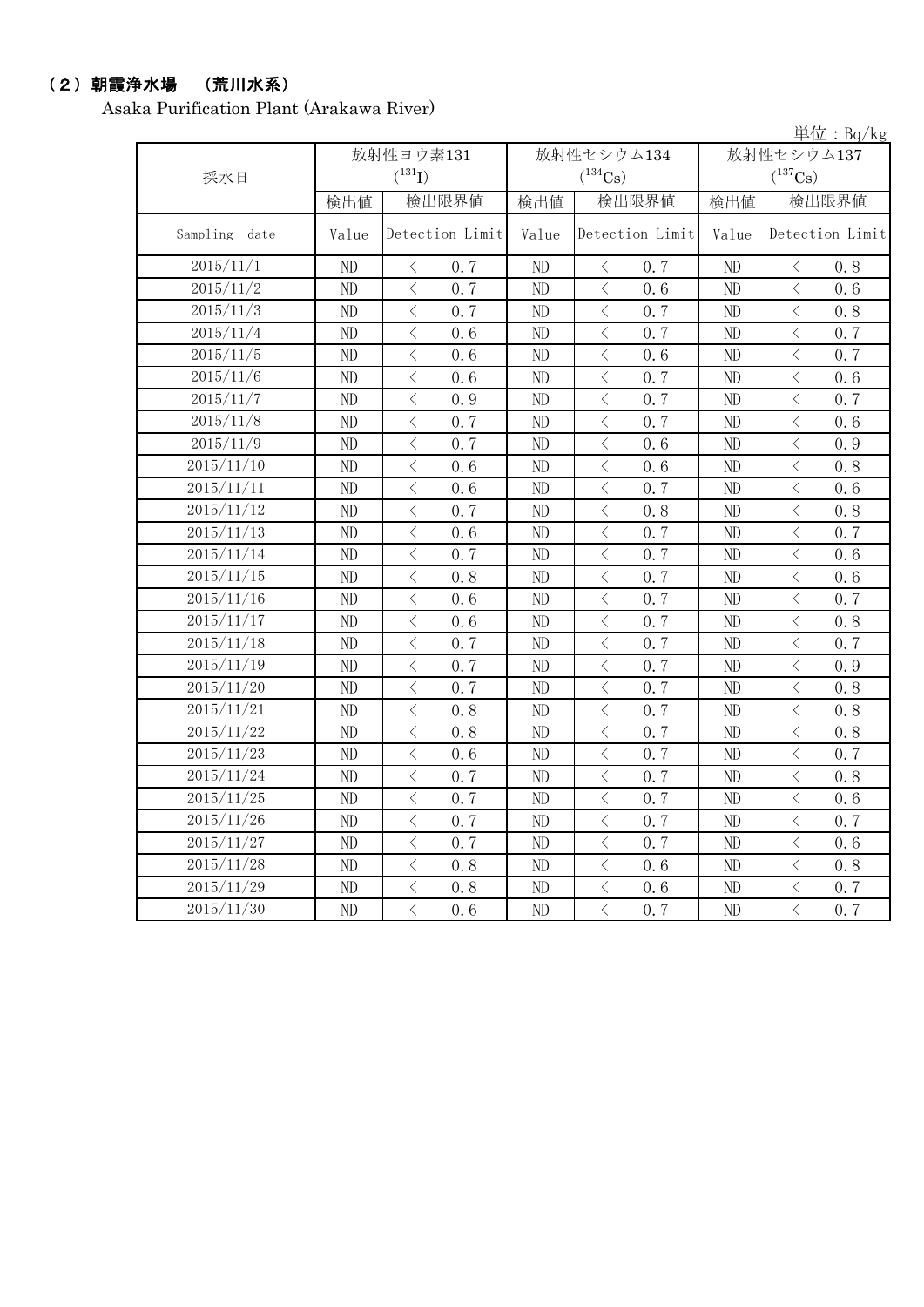### (3)小作浄水場 (多摩川水系)

Ozaku Purification Plant (Tamagawa River)

|               |       |                                                 |          |                                                 |            | 単位: Bq/kg                                       |  |
|---------------|-------|-------------------------------------------------|----------|-------------------------------------------------|------------|-------------------------------------------------|--|
|               |       | 放射性ヨウ素131                                       |          | 放射性セシウム134                                      | 放射性セシウム137 |                                                 |  |
| 採水日           |       | $(^{131}I)$                                     |          | $(^{134}Cs)$                                    |            | $(^{137}Cs)$                                    |  |
|               | 検出値   | 検出限界値                                           | 検出値      | 検出限界値                                           | 検出値        | 検出限界値                                           |  |
| Sampling date | Value | Detection Limit                                 | Value    | Detection Limit                                 | Value      | Detection Limit                                 |  |
| 2015/11/1     | ND    | $\langle$<br>0.9                                | $\rm ND$ | $\langle$<br>0.7                                | ND         | 0.7<br>$\langle$                                |  |
| 2015/11/2     | ND    | $\langle$<br>0.7                                | ND       | $\langle$<br>0.5                                | ND         | $\lt$<br>0.8                                    |  |
| 2015/11/3     | ND    | $\overline{\langle}$<br>0.7                     | ND       | $\langle$<br>0, 6                               | ND         | $\overline{\left\langle \right\rangle }$<br>0.7 |  |
| 2015/11/4     | ND    | $\overline{\left\langle \right\rangle }$<br>0.6 | ND       | $\lt$<br>0.7                                    | ND         | $\langle$<br>0.7                                |  |
| 2015/11/5     | ND    | $\,$ $\,$ $\,$<br>0.6                           | ND       | $\lt$<br>0.6                                    | ND         | $\lt$<br>0.6                                    |  |
| 2015/11/6     | ND    | $\overline{\left\langle \right\rangle }$<br>0.6 | ND       | $\overline{\left\langle \right\rangle }$<br>0.8 | ND         | $\langle$<br>0.8                                |  |
| 2015/11/7     | ND    | $\,$ $\,$ $\,$<br>0.9                           | ND       | $\hspace{0.1mm}\big\langle$<br>0.6              | ND         | $\hspace{0.5cm} <$<br>0.8                       |  |
| 2015/11/8     | ND    | $\lt$<br>0.7                                    | ND       | $\langle$<br>0.6                                | ND         | $\langle$<br>0.6                                |  |
| 2015/11/9     | ND    | $\lt$<br>0.7                                    | ND       | $\langle$<br>0.6                                | ND         | $\, \big\langle \,$<br>0.7                      |  |
| 2015/11/10    | ND    | $\langle$<br>0.6                                | ND       | $\langle$<br>0.7                                | $\rm ND$   | $\lt$<br>0.7                                    |  |
| 2015/11/11    | ND    | $\langle$<br>0.6                                | ND       | $\lt$<br>0.7                                    | ND         | $\lt$<br>0.7                                    |  |
| 2015/11/12    | ND    | $\langle$<br>0.7                                | ND       | $\langle$<br>0.6                                | ND         | $\langle$<br>0.6                                |  |
| 2015/11/13    | ND    | $\overline{\left\langle \right\rangle }$<br>0.8 | ND       | $\,$ $\,$ $\,$<br>0.8                           | ND         | $\langle$<br>0.8                                |  |
| 2015/11/14    | ND    | $\overline{\left\langle \right\rangle }$<br>0.8 | ND       | $\,$ $\,$ $\,$<br>0.6                           | ND         | $\langle$<br>0.8                                |  |
| 2015/11/15    | ND    | $\,$ $\,$ $\,$<br>0.8                           | ND       | $\,$ $\,$ $\,$<br>0.6                           | ND         | $\langle$<br>0.6                                |  |
| 2015/11/16    | ND    | $\overline{\langle}$<br>0.6                     | ND       | $\overline{\langle}$<br>0.7                     | ND         | $\overline{\left\langle \right\rangle }$<br>0.8 |  |
| 2015/11/17    | ND    | $\,$ $\,$ $\,$<br>0.7                           | ND       | $\langle$<br>0.7                                | ND         | $\langle$<br>0.6                                |  |
| 2015/11/18    | ND    | $\langle$<br>0.8                                | ND       | $\langle$<br>0.7                                | ND         | $\langle$<br>0.7                                |  |
| 2015/11/19    | ND    | $\,$ $\,$ $\,$<br>0.7                           | ND       | $\langle$<br>0.6                                | ND         | $\langle$<br>0.7                                |  |
| 2015/11/20    | ND    | $\lt$<br>0.7                                    | ND       | $\langle$<br>0.6                                | ND         | $\lt$<br>0.7                                    |  |
| 2015/11/21    | ND    | $\lt$<br>0.9                                    | ND       | $\lt$<br>0.7                                    | ND         | $\langle$<br>0.5                                |  |
| 2015/11/22    | ND    | $\lt$<br>0.7                                    | ND       | $\langle$<br>0.6                                | ND         | $\hspace{0.1mm} <\hspace{0.1mm}$<br>0.7         |  |
| 2015/11/23    | ND    | $\langle$<br>0.6                                | ND       | $\langle$<br>0.6                                | ND         | $\langle$<br>0.8                                |  |
| 2015/11/24    | ND    | $\,$ $\,$ $\,$<br>0.8                           | ND       | $\lt$<br>0.6                                    | ND         | $\langle$<br>0.7                                |  |
| 2015/11/25    | ND    | $\langle$<br>0.6                                | ND       | $\langle$<br>0.7                                | ND         | $\lt$<br>0.8                                    |  |
| 2015/11/26    | ND    | $\langle$<br>0, 6                               | ND       | $\langle$<br>0.6                                | ND         | $\langle$<br>0.7                                |  |
| 2015/11/27    | ND    | $\langle$<br>0.6                                | ND       | $\langle$<br>0.7                                | ND         | $\langle$<br>0.7                                |  |
| 2015/11/28    | ND    | $\langle$<br>0.8                                | ND       | $\langle$<br>0.6                                | ND         | $\langle$<br>0.8                                |  |
| 2015/11/29    | ND    | $\langle$<br>0.7                                | ND       | $\langle$<br>0.7                                | ND         | $\langle$<br>0.6                                |  |
| 2015/11/30    | ND    | $\overline{\langle}$<br>0.7                     | ND       | $\langle$<br>0.6                                | ND         | $\langle$<br>0.6                                |  |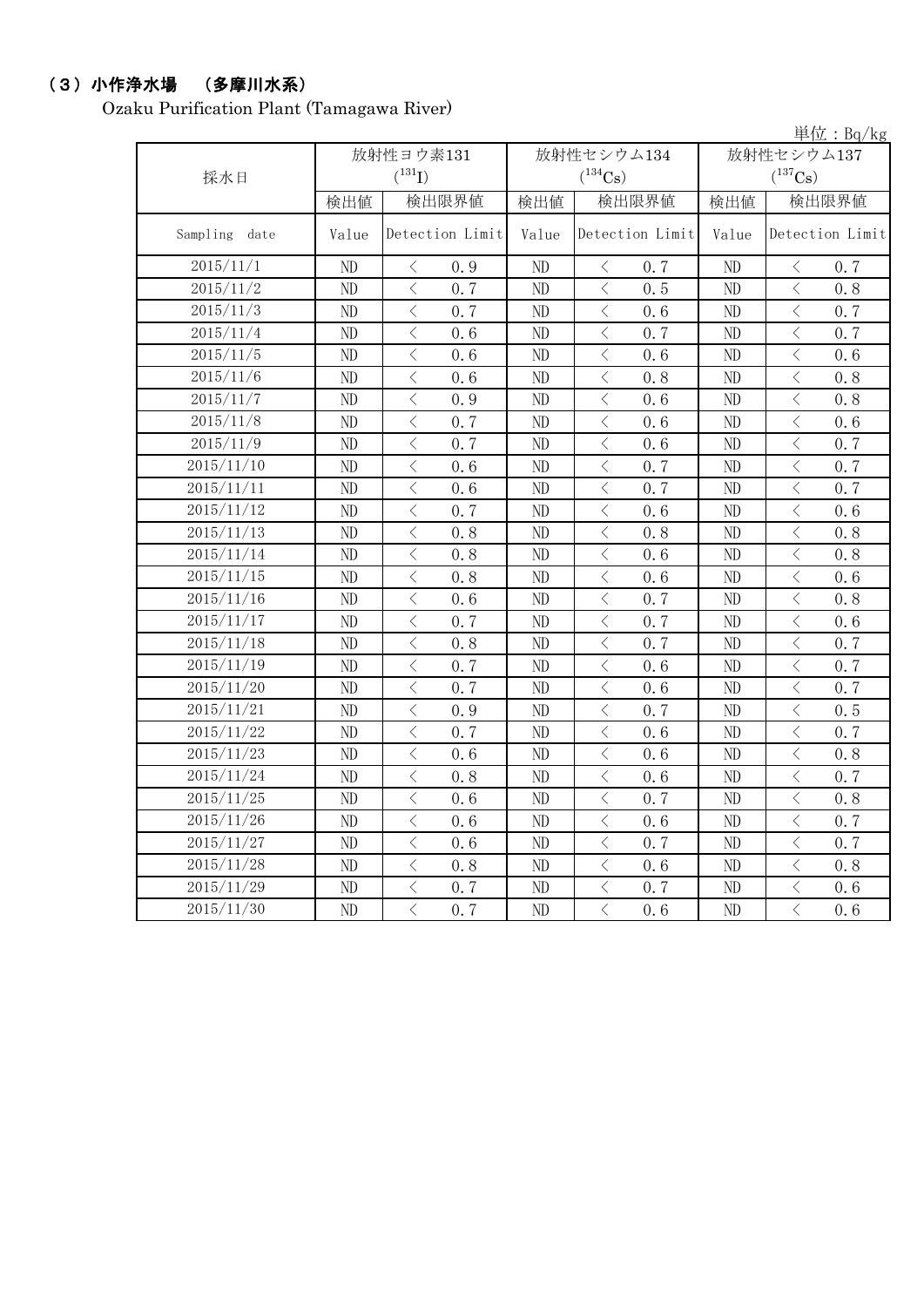## (4)東村山浄水場 (多摩川・荒川水系)

Higashi-murayama Purification Plant (Tamagawa・Arakawa River)

|               |           |                                                 | $\vert \dot{\Xi} \vert \dot{\Xi}$ : Bq/kg |                       |            |                                                 |  |
|---------------|-----------|-------------------------------------------------|-------------------------------------------|-----------------------|------------|-------------------------------------------------|--|
|               | 放射性ヨウ素131 |                                                 |                                           | 放射性セシウム134            | 放射性セシウム137 |                                                 |  |
| 採水日           |           | $(^{131}I)$                                     |                                           | $(^{134}Cs)$          |            | $(^{137}\mathrm{Cs})$                           |  |
|               | 検出値       | 検出限界値                                           | 検出値                                       | 検出限界値                 | 検出値        | 検出限界値                                           |  |
| Sampling date | Value     | Detection Limit                                 | Value                                     | Detection Limit       | Value      | Detection Limit                                 |  |
| 2015/11/1     | ND        | $\lt$<br>0.7                                    | ND                                        | 0.6<br>$\langle$      | ND         | $\lt$<br>0, 6                                   |  |
| 2015/11/2     | ND        | $\overline{\left\langle \right\rangle }$<br>0.7 | ND                                        | $\langle$<br>0.7      | ND         | $\overline{\left\langle \right\rangle }$<br>0.7 |  |
| 2015/11/3     | ND        | $\langle$<br>0.8                                | ND                                        | $\lt$<br>0.5          | ND         | $\langle$<br>0.7                                |  |
| 2015/11/4     | ND        | $\overline{\left\langle \right\rangle }$<br>0.7 | ND                                        | $\lt$<br>0.6          | ND         | $\,$ $\,$ $\,$<br>0.7                           |  |
| 2015/11/5     | ND        | $\langle$<br>0.7                                | ND                                        | $\,$ $\,$ $\,$<br>0.6 | ND         | $\langle$<br>0, 6                               |  |
| 2015/11/6     | ND        | $\,$ $\,$ $\,$<br>0.7                           | ND                                        | $\,$ $\,$ $\,$<br>0.5 | ND         | $\lt$<br>0.7                                    |  |
| 2015/11/7     | ND        | $\,$ $\,$ $\,$<br>0.8                           | ND                                        | $\,$ $\,$ $\,$<br>0.7 | ND         | $\,$ $\,$ $\,$<br>0.7                           |  |
| 2015/11/8     | ND        | $\lt$<br>0.7                                    | ND                                        | $\langle$<br>0.5      | ND         | $\lt$<br>0.8                                    |  |
| 2015/11/9     | ND        | $\langle$<br>0.7                                | $\rm ND$                                  | $\,$ $\,$ $\,$<br>0.6 | ND         | $\langle$<br>0.7                                |  |
| 2015/11/10    | ND        | $\langle$<br>0.7                                | $\rm ND$                                  | $\langle$<br>0.5      | ND         | $\langle$<br>0.7                                |  |
| 2015/11/11    | ND        | $\langle$<br>0.7                                | ND                                        | $\lt$<br>0.6          | ND         | $\langle$<br>0.7                                |  |
| 2015/11/12    | ND        | $\overline{\left\langle \right\rangle }$<br>0.7 | ND                                        | $\lt$<br>0.6          | ND         | $\overline{\left\langle \right\rangle }$<br>0.7 |  |
| 2015/11/13    | ND        | $\overline{\left\langle \right\rangle }$<br>0.7 | ND                                        | $\lt$<br>0.7          | ND         | $\overline{\left\langle \right\rangle }$<br>0.7 |  |
| 2015/11/14    | ND        | $\,$ $\,$ $\,$<br>0.8                           | ND                                        | $\lt$<br>0.7          | ND         | $\,$ $\,$ $\,$<br>0.7                           |  |
| 2015/11/15    | ND        | $\lt$<br>0.7                                    | ND                                        | $\langle$<br>0.8      | ND         | $\overline{\left\langle \right\rangle }$<br>0.9 |  |
| 2015/11/16    | ND        | $\overline{\left\langle \right\rangle }$<br>0.6 | ND                                        | $\langle$<br>0.6      | ND         | $\overline{\left\langle \right\rangle }$<br>0.7 |  |
| 2015/11/17    | ND        | $\langle$<br>0.7                                | ND                                        | $\lt$<br>0.7          | ND         | $\langle$<br>0.8                                |  |
| 2015/11/18    | ND        | $\,$ $\,$ $\,$<br>0.6                           | ND                                        | $\lt$<br>0.6          | ND         | $\,$ $\,$ $\,$<br>0.8                           |  |
| 2015/11/19    | ND        | $\lt$<br>0.7                                    | ND                                        | $\lt$<br>0.7          | ND         | $\lt$<br>0.7                                    |  |
| 2015/11/20    | ND        | $\lt$<br>0.7                                    | ND                                        | $\lt$<br>0.7          | ND         | $\lt$<br>0.7                                    |  |
| 2015/11/21    | ND        | $\lt$<br>0.8                                    | ND                                        | $\langle$<br>0.8      | ND         | $\lt$<br>0.7                                    |  |
| 2015/11/22    | ND        | $\lt$<br>0.7                                    | ND                                        | $\langle$<br>0.6      | ND         | $\lt$<br>0.6                                    |  |
| 2015/11/23    | ND        | $\lt$<br>0.7                                    | $\rm ND$                                  | $\langle$<br>0.7      | ND         | $\lt$<br>0.7                                    |  |
| 2015/11/24    | ND        | $\lt$<br>0.6                                    | ND                                        | $\langle$<br>0.6      | ND         | $\lt$<br>0.7                                    |  |
| 2015/11/25    | ND        | $\langle$<br>0, 6                               | ND                                        | $\lt$<br>0.7          | ND         | $\overline{\left\langle \right\rangle }$<br>0.6 |  |
| 2015/11/26    | ND        | $\langle$<br>0.8                                | ND                                        | $\lt$<br>0.7          | ND         | $\langle$<br>0.6                                |  |
| 2015/11/27    | ND        | $\langle$<br>0.8                                | ND                                        | $\,$ $\,$ $\,$<br>0.7 | ND         | $\langle$<br>0.6                                |  |
| 2015/11/28    | ND        | $\lt$<br>0.8                                    | ND                                        | $\,$ $\,$ $\,$<br>0.7 | ND         | $\lt$<br>0.7                                    |  |
| 2015/11/29    | ND        | $\langle$<br>0.8                                | ND                                        | $\langle$<br>0.7      | ND         | $\langle$<br>0.8                                |  |
| 2015/11/30    | ND        | $\langle$<br>0.7                                | ND                                        | $\langle$<br>0.6      | ND         | $\langle$<br>0.6                                |  |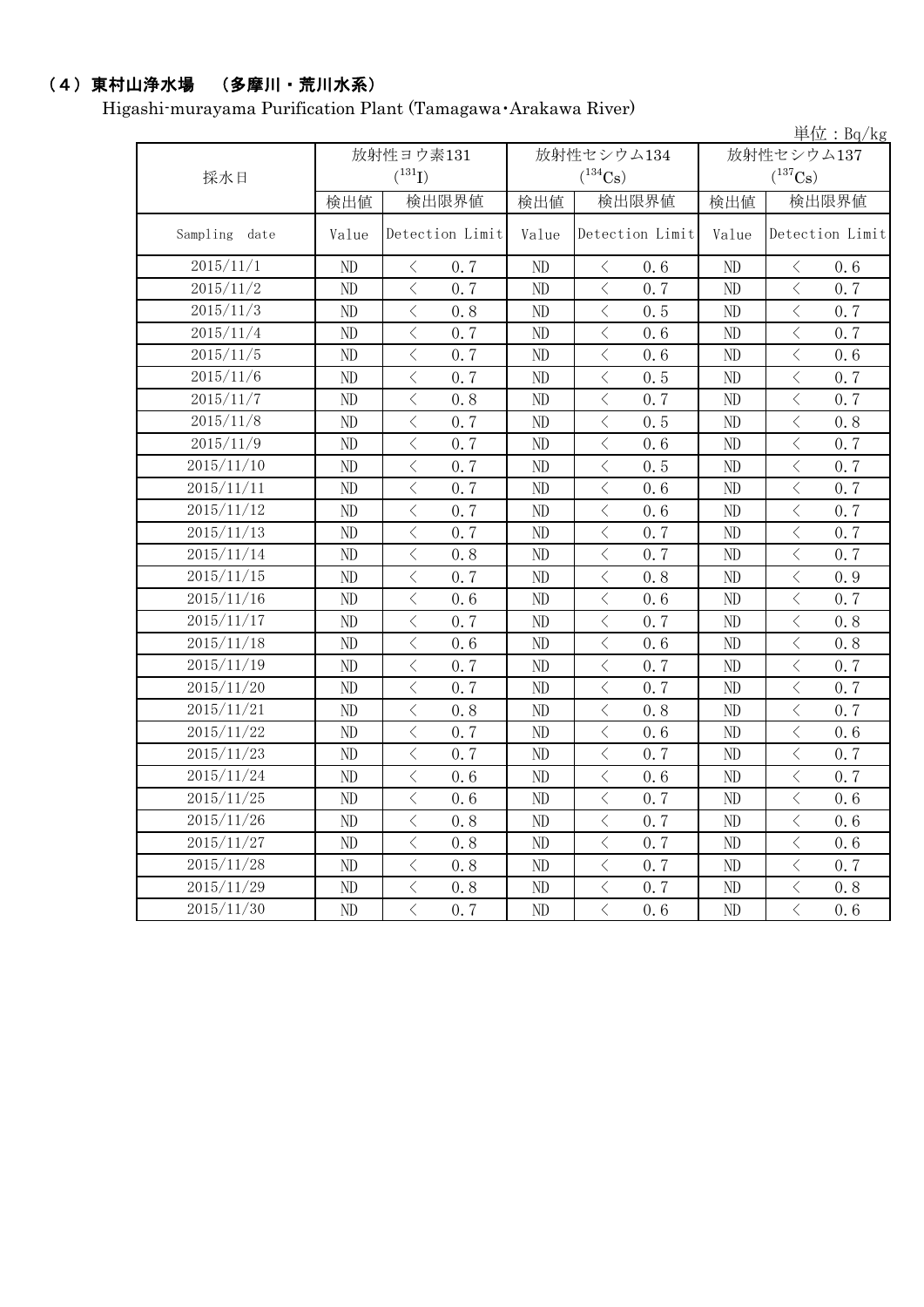# (5)長沢浄水場 (相模川水系)

Nagasawa Purification Plant (Sagamigawa River)

|               |                         |                                                 |          |                       |            | 単位: Bq/kg                   |
|---------------|-------------------------|-------------------------------------------------|----------|-----------------------|------------|-----------------------------|
|               | 放射性ヨウ素131<br>放射性セシウム134 |                                                 |          |                       | 放射性セシウム137 |                             |
| 採水日           |                         | $(^{131}I)$                                     |          | $(^{134}Cs)$          |            | $(^{137}Cs)$                |
|               | 検出値                     | 検出限界値                                           | 検出値      | 検出限界値                 | 検出値        | 検出限界値                       |
| Sampling date | Value                   | Detection Limit                                 | Value    | Detection Limit       | Value      | Detection Limit             |
| 2015/11/1     | ND                      | 0.7<br>$\langle$                                | ND       | 0.6<br>$\langle$      | ND         | $\langle$<br>0.7            |
| 2015/11/2     | ND                      | $\langle$<br>0.7                                | ND       | $\langle$<br>0, 7     | ND         | $\langle$<br>0.8            |
| 2015/11/3     | ND                      | $\overline{\left\langle \right\rangle }$<br>0.7 | ND       | $\langle$<br>0.7      | ND         | $\langle$<br>0.7            |
| 2015/11/4     | ND                      | $\langle$<br>0.6                                | $\rm ND$ | $\langle$<br>0.7      | ND         | $\langle$<br>0.7            |
| 2015/11/5     | ND                      | $\langle$<br>0.7                                | ND       | $\langle$<br>0.8      | ND         | $\langle$<br>0.8            |
| 2015/11/6     | ND                      | $\langle$<br>0.7                                | ND       | $\lt$<br>0.7          | ND         | $\langle$<br>0.7            |
| 2015/11/7     | ND                      | $\lt$<br>0.8                                    | ND       | $\lt$<br>0.7          | ND         | $\,$ $\,$ $\,$<br>0.7       |
| 2015/11/8     | ND                      | $\,$ $\,$ $\,$<br>0.7                           | ND       | $\langle$<br>0.6      | ND         | $\,$ $\,$ $\,$<br>0.6       |
| 2015/11/9     | ND                      | $\,$ $\,$ $\,$<br>0, 7                          | ND       | $\langle$<br>0, 6     | ND         | $\,$ $\,$ $\,$<br>0.8       |
| 2015/11/10    | ND                      | $\langle$<br>0.7                                | ND       | $\lt$<br>0.7          | ND         | $\langle$<br>0.8            |
| 2015/11/11    | ND                      | $\langle$<br>0.6                                | ND       | $\langle$<br>0.7      | ND         | $\lt$<br>0.6                |
| 2015/11/12    | ND                      | $\lt$<br>0.7                                    | ND       | $\lt$<br>0.6          | ND         | $\lt$<br>0.6                |
| 2015/11/13    | ND                      | $\langle$<br>0.6                                | ND       | $\langle$<br>0.6      | ND         | $\langle$<br>0.7            |
| 2015/11/14    | ND                      | $\langle$<br>0.9                                | ND       | $\langle$<br>0.8      | ND         | $\langle$<br>0.7            |
| 2015/11/15    | ND                      | $\langle$<br>0.7                                | ND       | $\,$ $\,$ $\,$<br>0.7 | ND         | $\langle$<br>0.9            |
| 2015/11/16    | ND                      | $\langle$<br>0, 6                               | ND       | $\langle$<br>0.5      | ND         | $\langle$<br>0.8            |
| 2015/11/17    | ND                      | $\langle$<br>0.6                                | ND       | $\langle$<br>0.6      | ND         | $\langle$<br>0.9            |
| 2015/11/18    | ND                      | $\lt$<br>0.6                                    | ND       | $\langle$<br>0.5      | ND         | $\lt$<br>0.7                |
| 2015/11/19    | ND                      | $\lt$<br>0.6                                    | ND       | $\lt$<br>0.5          | ND         | $\lt$<br>0.7                |
| 2015/11/20    | ND                      | $\lt$<br>0.6                                    | ND       | $\lt$<br>0, 8         | ND         | $\lt$<br>0.6                |
| 2015/11/21    | ND                      | $\langle$<br>0.7                                | ND       | $\langle$<br>0.6      | ND         | $\lt$<br>0.7                |
| 2015/11/22    | ND                      | $\lt$<br>0.7                                    | ND       | $\lt$<br>0.6          | ND         | $\langle$<br>0.7            |
| 2015/11/23    | ND                      | $\lt$<br>0.6                                    | ND       | $\langle$<br>0.7      | ND         | $\langle$<br>0.8            |
| 2015/11/24    | $\rm ND$                | $\langle$<br>0.7                                | $\rm ND$ | $\langle$<br>0.6      | $\rm ND$   | $\langle$<br>0.7            |
| 2015/11/25    | ND                      | $\lt$<br>0.8                                    | ND       | $\langle$<br>0.7      | ND         | $\lt$<br>0.8                |
| 2015/11/26    | ND                      | $\langle$<br>0.7                                | ND       | $\langle$<br>0.6      | ND         | $\langle$<br>0.8            |
| 2015/11/27    | ND                      | $\lt$<br>0.6                                    | ND       | $\,$ $\,$ $\,$<br>0.6 | ND         | $\lt$<br>0.8                |
| 2015/11/28    | ND                      | $\langle$<br>0.9                                | ND       | $\langle$<br>0.6      | ND         | $\langle$<br>0.8            |
| 2015/11/29    | ND                      | $\,$ $\,$ $\,$<br>0.7                           | ND       | $\,$ $\,$ $\,$<br>0.6 | ND         | $\langle$<br>0.8            |
| 2015/11/30    | ND                      | $\langle$<br>0.7                                | ND       | $\langle$<br>0.8      | ND         | $\overline{\langle}$<br>0.7 |